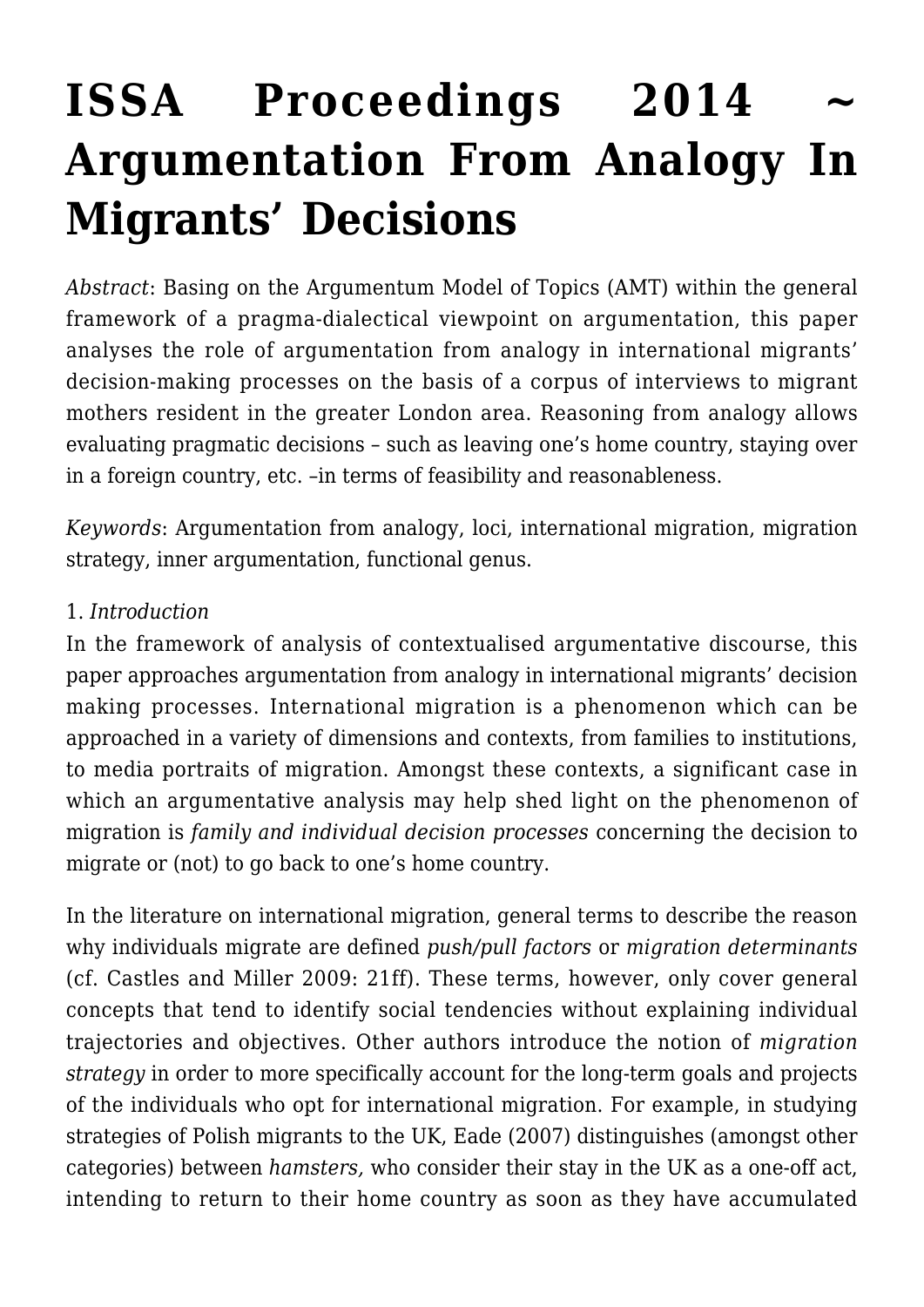enough capital; and *searchers,* namely "those who keep their options deliberately open", thus being characterized by "intentional unpredictability" (Eade 2007: 34). Approaching individual migration strategies from an argumentative viewpoint means casting a new light on the individual goals and reasons why each migrant chooses to start a migration trajectory, thus allowing a nuanced view of this phenomenon. With the intention of moving forward on this path, I consider international migration from an argumentative viewpoint in the framework of personal decision-making strategies, thus also approaching the field of *inner argumentation* (Greco Morasso 2013).

Amongst the possible argument schemes used by migrants in their inner argumentative dialogue, I claim that a significant role is played by argumentation from analogy, allowing migrants to compare their present situation, in which a decision whose effects are uncertain has to be faced, with other more familiar situations. In migrants' decision making, the locus from analogy appears as a prominent feature, both in terms of frequency of occurrence and in strategic terms, because it is often subservient to the crucial decision of leaving one's country as well as to equally important decisions, such as to return or not to return (Finch et al. 2009). Some examples of migrants' argumentation from analogy have been shown in Greco Morasso (2013). In this paper, I will claim that analogical reasoning is never the ultimate basis on which a migrant decides to leave (or not to leave), but it is part of a more complex reasoning process. Arguments from analogy, in fact, seem to mainly serve the purpose of evaluating the feasibility of a certain migration strategy.

In order to discuss this topic, I will proceed as follows. Section 2 will situate this work in a theoretical framework on argumentation and, in particular, on the approach to argument schemes that will be adopted. The data on which the analysis is based will be presented in section 3 and analysed in section 4, while section 5 will present some general discussion about the main results of the analysis. Finally, possible openings of this research will be discussed in section 6.

## 2. *Theoretical background*

Considering migrants' individual decisions brings us to consider a particular type of argumentation, namely what has been called *inner argumentation* (Billig 1996), *argumentative monologue* (Rigotti 2005, Rocci 2005) or "*debating with oneself"* (Dascal 2005). In fact, even though in the data analysed in this paper certainly portrait a social discussion between the researcher and the participants to this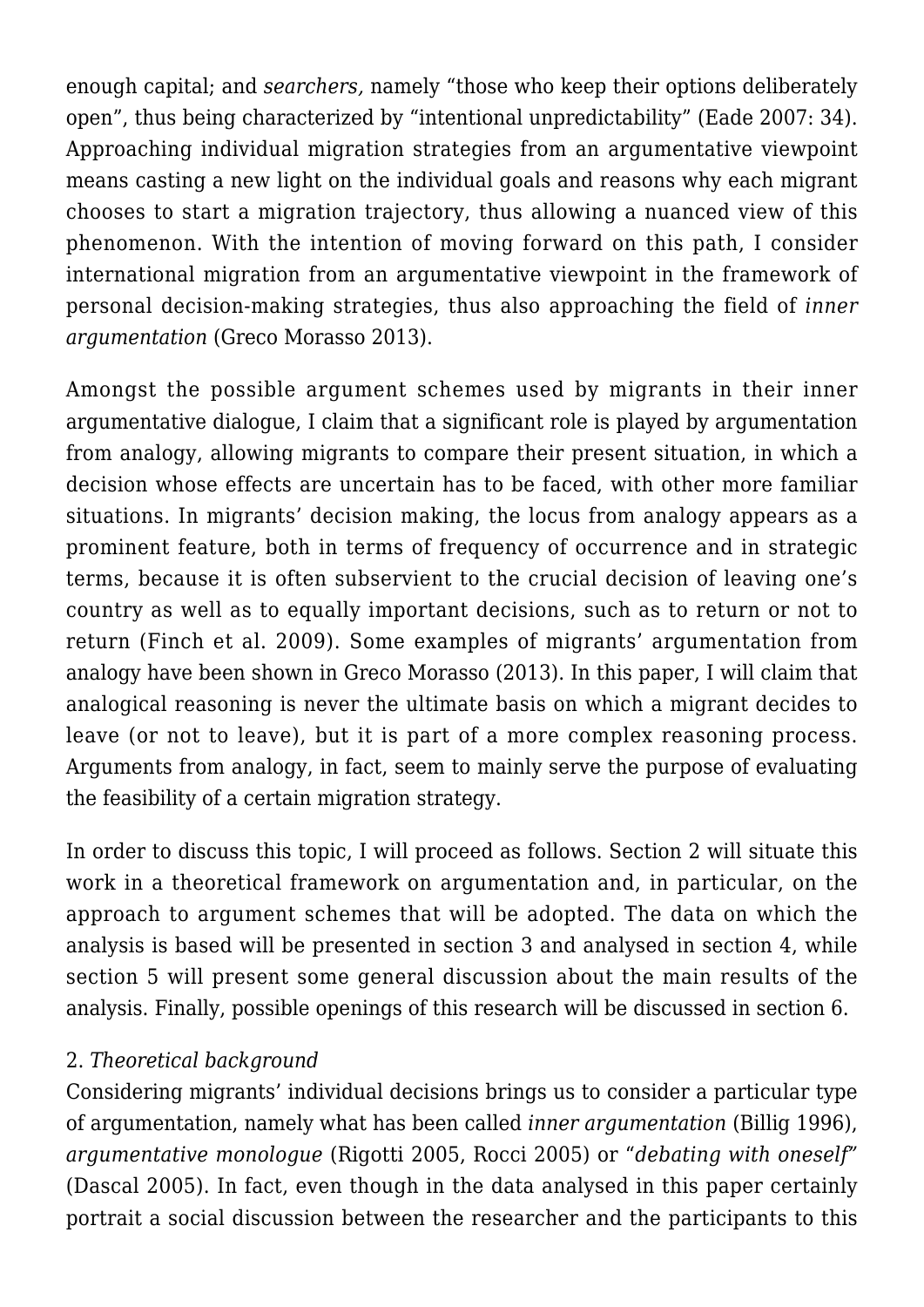research, the same data also provide clues to participants' inner dialogue, most especially concerning their crucial migration decisions (Greco Morasso 2013). In a pragma-dialectical framework, as in other approaches, argumentation per se is a social phenomenon (van Eemeren and Grootendorst 2004). However, despite clear differences between inner and social forms of argumentation, several authors have acknowledged the importance of inner argumentation in people's decision making processes. Perelman and Olbrechts-Tyteca (1958: 54) claim that inner deliberation should be legitimately considered as a form of argumentation: drawing on Isocrates, they observe that the arguments that we use in order to persuade others are the same as those we use when reflecting with ourselves. Van Eemeren and Grootendorst (2004: 120) claim that "It is even possible for one person to assume the role of both protagonist and antagonist of one and the same standpoint and to conduct a *dialogue intérieur* by way of self-deliberation". Billig (1996: 142) argues that, in inner argumentation, "Part of the self turns itself into a harsh critic against the rest of the self" and that inner argumentative discussions count as a highly dramatic arena of argumentation.

According to Dascal (2005), there is evidence for contiguities and analogies between inner and social argumentation. *Contiguity* refers to the fact that dialogue with others and dialogue with oneself often follow each other in a temporal sequence. Thus, most especially in front of a difficult decision, one will reflect with herself and come to a provisional conclusion; then talk to family and/or friends; then, again, reconsider their advice and possible objections in personal thoughts before making a final decision… and so on. From this perspective, social and inner argumentation are contiguous segments of one and the same line. Analogies can be found in how social and inner argumentation are structured: both are informed by the presence of others' standpoints and arguments, as well as their refutation. Greco Morasso (2013) has shown how it is possible to reconstruct even complex argumentative discussions within inner dialogue**[i]**. The present paper contributes to this research stream by focusing on the role of argumentation from analogy inner argumentation in migrants' decisions.

In order to analyse argumentation from analogy, I will adopt the Argumentum Model of Topics (Rigotti & Greco Morasso 2006, 2010; Rigotti 2008, 2009), while at the same time situating my approach in the pragma-dialectical theory of argumentation. The Argumentum Model of Topics will be used for the analysis of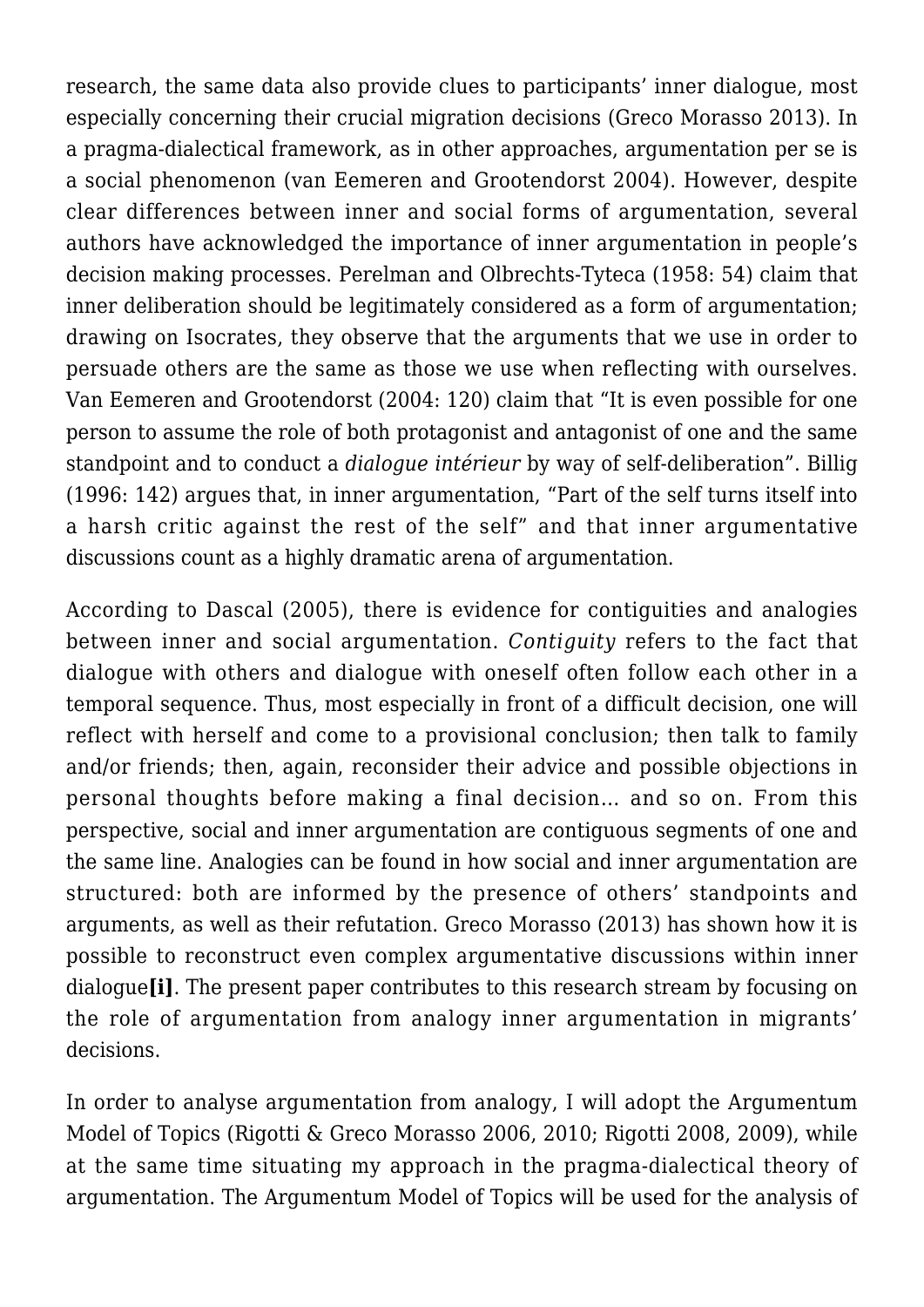argumentation from analogy, because it allows a specific consideration of the *inferential configuration* of argument schemes. The combination of pragmadialectics and AMT has already proven fruitful in a number of previous works, amongst which Greco Morasso (2011) and Palmieri (2014).

In the AMT, analogy is considered as one of the *extrinsic* loci. Intrinsic and extrinsic loci, namely the two fundamental categories of the typology proposed by the AMT, are distinguished on the basis of a criterion based on the "proximity" of the (world of the) argument to the (world of the) considered standpoint. Such criterion has been first introduced by Cicero in his Topica, although its systematic application is initiated only later by Boethius (see the discussion in Rigotti & Greco, forthcoming). In the case of intrinsic loci, standpoint and argument belong to one and the same possible world. For example, if one says that a tree has fallen because of a violent thunderstorm**[ii]**, the three and the thunderstorm (efficient cause) belong to the same world. Contrastingly, with extrinsic loci, argument and the standpoint belong to different worlds. For example, with the *locus from the opposites,* we reason that one and the same thing cannot be A and non-A at the same time and under the same respect. Hence, Lisa cannot be in London and in Amsterdam on the same day and at the same time. "Lisa being in London" and "Lisa being in Amsterdam" are events that certainly do not belong to one and the same world; they belong to two different (and in this case alternative) possible worlds.

The same holds with analogy. For example, in the summer 2011, it was not rare to read in European newspapers the forecast that Italy was going to need a bailout loan soon. This forecast was sometimes motivated on the basis of the experience of Greece, a country which had needed a bailout in 2010. Such argument was obviously based on an analogy between these two countries; the latter, however, are obviously different under many respects, and "crisis in Italy" and "crisis in Greece" constitute two logically distinct worlds. In this case, these two worlds are not mutually exclusive; rather, they actually co-exist.

Several authors have considered how the main problem with argumentation from analogy is comparability of the concerned entities or states of affairs. Some argue that argumentation from analogy is built on the basis of a *functional genus*, which is not a genus in the "traditional" Aristotelian sense of this word, but rather a pragmatic category under which both entities are said to fall (see in particular Macagno 2014). In an AMT perspective, the functional genus is functional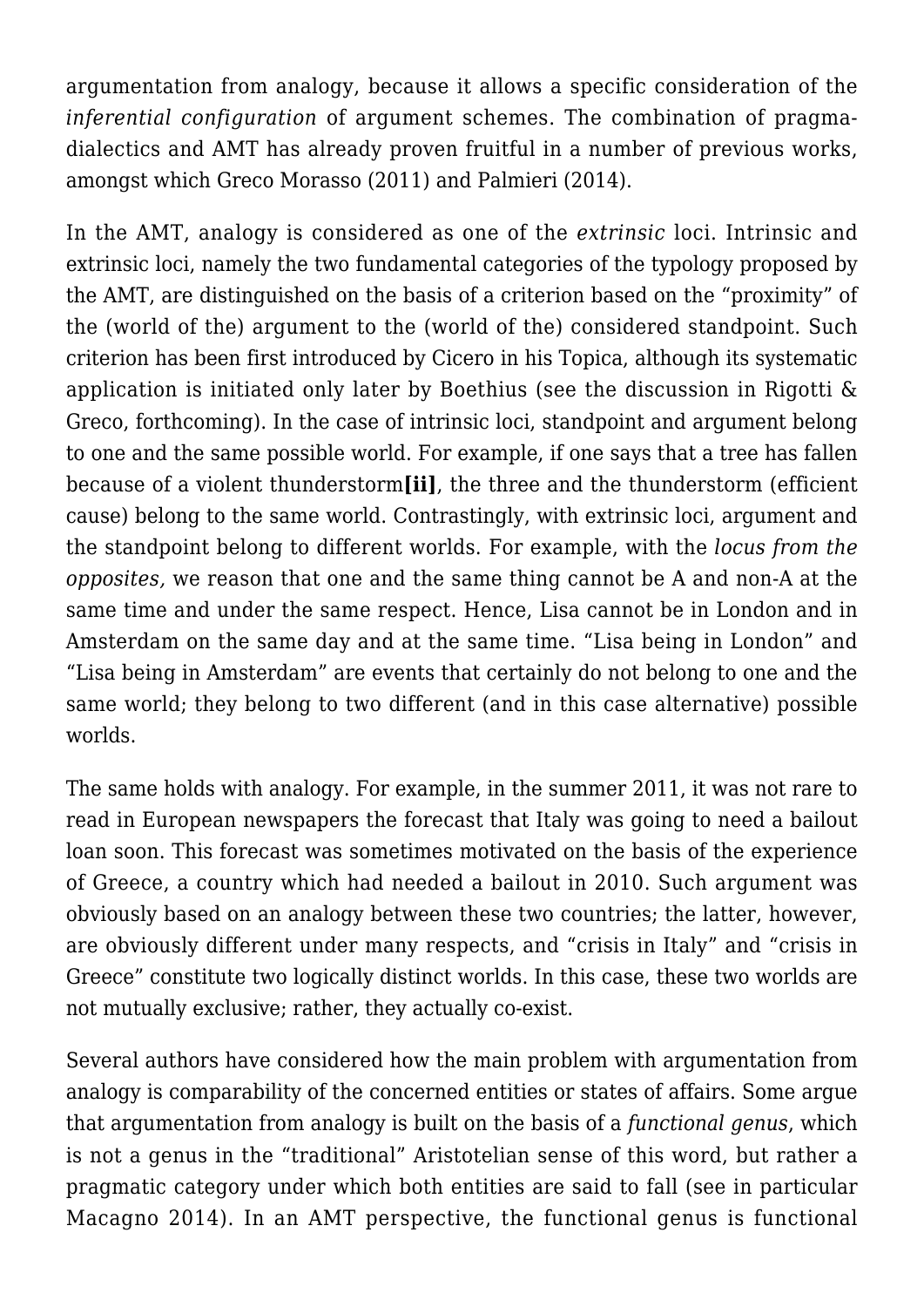precisely because it connects two possible worlds, working on an extrinsic locus such as analogy is. Following up on this view of analogy, as Juthe (2005: 9) remarks, "Two things seemingly very dissimilar with few properties in common can still be analogous in important respects while two other objects with many properties in common are not analogous in the way one superficially thinks".

More specifically, in his account of argument schemes, Whately (1828[1963]: 85-86) considers that in argumentation from analogy there is an explicit reference to a *common class* under which both analogues fall. This author adds that this common class (wich arguably corresponds to the notion of functional genus) is actually a *relation:* "The two things (*viz*. the one *from* which, and the one to which, we argue) are not, necessarily, themselves alike, but stand in similar *relations* to some other things; or, in other words, that the *common genus* which they both fall under, consists in a relation. Thus an egg and a seed are not in themselves alike, but bear a like relation, to the parent bird and to the future nestling, on the one hand, and to the old and young plant on the other, respectively; this relation being the genus which both fall under: and many Arguments might be drawn from this Analogy (Whately 1828[1963]: 90-91). Whately's intuition, which we might represent as a proposition (parent bird : future nestling = old plant : young plant), has been then called *analogy based on proportion or proportional analogy* (see the discussion in Rigotti 2014).

## 3. *Migrants' decision-making processes: empirical data*

The corpus which this paper will be drawing on has been collected in the framework of the project "*Migrants in transition: an argumentative perspective"***[iii]** and consists in the transcriptions of 29 reconstructive interviews to international mothers in the process of migrating and settling down in London. In these interviews, participants reconstruct how they lived a moment of rupture and the following transition a posteriori (Zittoun 2009: 415ff). One of the main goals of these interviews (conducted between September 2010 and March 2011) was to provide an empirical basis for the study of the boundary between social argumentation and inner forms of debate and self-controversy (see Greco Morasso, 2013).

Twenty-nine migrant women with children, coming from different ethnic and linguistic backgrounds (aged 25 to 50) have been interviewed about their experience of international migration. At the time of the study, all participants had been living in the greater London area for a period of one to twenty-two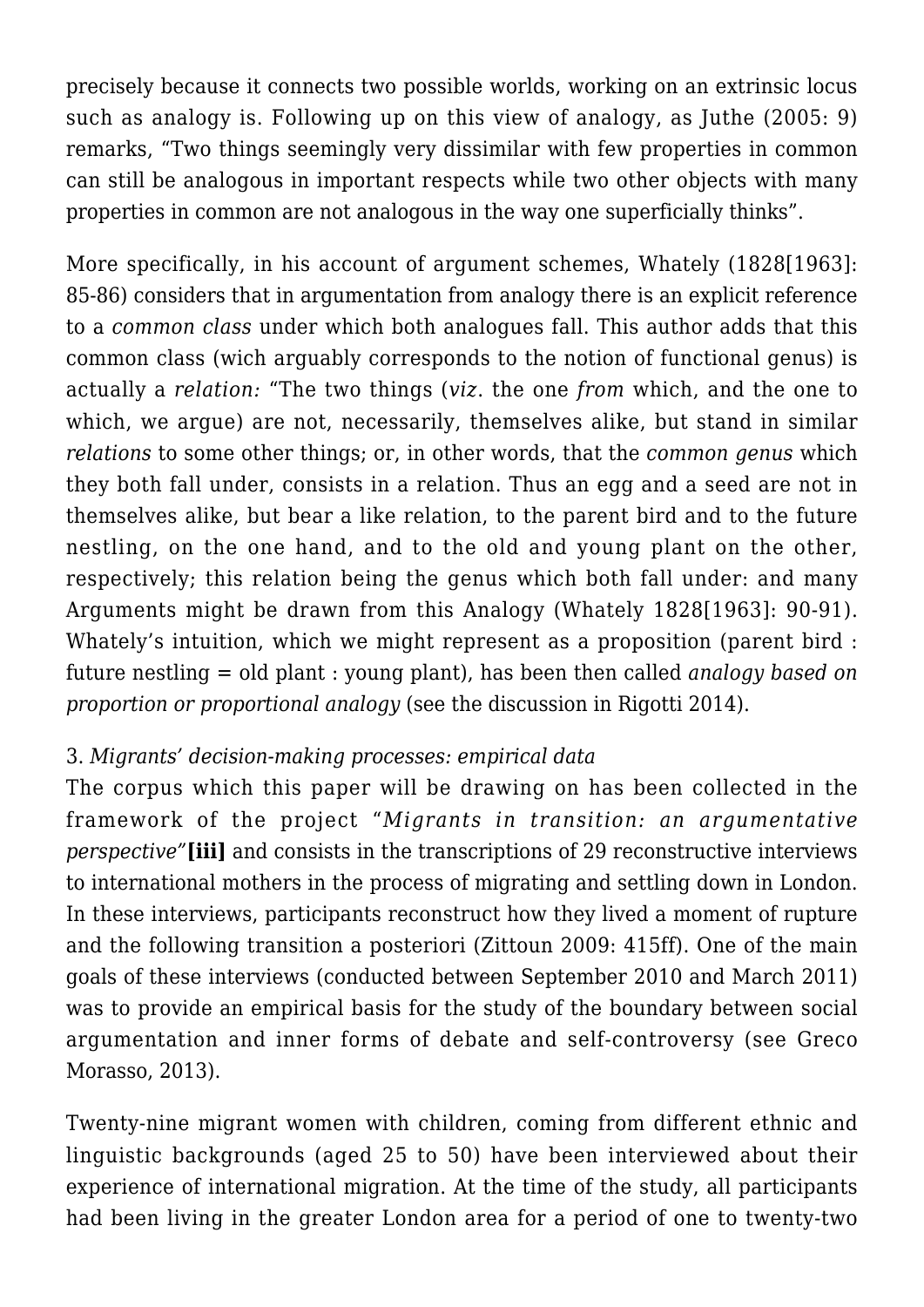years. The interviews lasted from 32 to 90 minutes; they were all recorded and transcribed according to the standards of conversation analysis adapted to the needs of an argumentative analysis (for a discussion on this aspect, see Greco Morasso 2011).

In a perspective of socio-cultural psychology, migration can bear one or more ruptures (Kadianaki 2010; Lutz 2013) which require adaptation. Because motherhood may potentially amplify the ruptures of migration (Sigad & Eisikovits 2009; Tummala-Narra 2004) and, therefore, make involved decisions more complex, I have chosen to focus on pragmatic argumentation by *migrant mothers*, who need to take the wellbeing of their children and family into account when they design migration strategies.

# 4. *Argumentation from analogy in migrants' decisions*

Due to the ruptures that a migration decision introduces in a person's experience, migrants face a new experience, which puts them to decide under conditions of uncertainty when they make their decisions. In such situations, the prominence of argumentation from analogy is not surprising. In fact, because analogy permits to compare different worlds and highlight their comparability and differences, it may orientate migrants, helping them to figure out how their migration projects will end up, by comparing them to other similar cases.

Whately's 1828[1963] observation about the relational nature of the functional genus in analogy appears particularly useful in this respect. Analogy would be represented as a sort of proportional reasoning, which, in the case of migrants, could be represented as follows:

```
Person x : Migration situation 1 = Person y : Migration situation 2
```
In this formula, Migration situation 2 (*phoros*, in terms of Perelman & Olbrechts-Tyteca 1958) is already known (i.e. it is a world in the past) while Migration situation 1 (*theme*, in terms of Perelman & Olbrechts-Tyteca 1958) is the unknown experience that awaits the migrants who needs to decide. This proportion qualifies the functional genus of "international migration experience", which is implicitly advocated by participants when introducing this type of arguments.

In the extracts collected from my corpus, I have identified two main types of analogical reasoning relative to migrants' decisions and to their evaluation in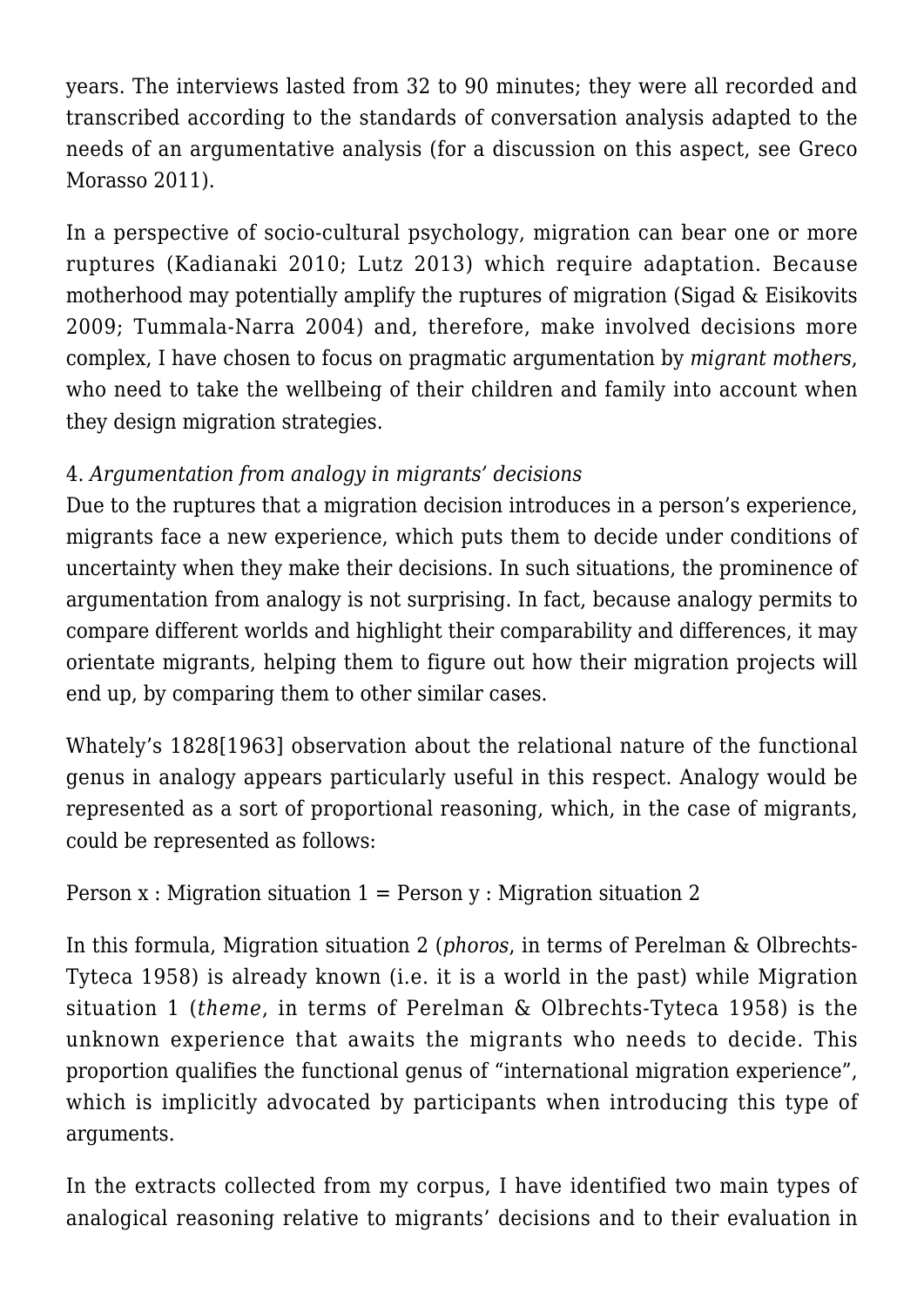terms of feasibility. In the former case, Migration situation 2 has been lived by someone else, who might be family or friends, or somebody whom the participant in question knows. In the latter case, Migration situation 2 has been lived by the participant herself in the past. I will now briefly present these two types of analogical reasoning and then focus my analysis on some of the most representative examples.

#### 4.1 *Migration situation 2 lived by someone else*

The first extract is taken from an interview to Katarina, a young migrant from Poland who is working in London and is mother to a young girl, who was born in the UK. Katarina elaborates on the reason why she left Poland for London. If the main reason of her move was economic – i.e. searching for a job – still she confesses that the experience of a friend who had done the same thing was inspirational to her: "I thought oh she she did it why (.) why cannot I […] do the same?" (lines 6-8 and 10).

This type of reasoning, in which a migrant compares her experience to that of someone else who has lived a similar situation, has been very often found in this corpus. A very similar case is made by Kate from New Zealand: "[…] most of my friends as I said had done it already had this experience before (.) and they were already back to New Zealand (.) a lot of them were married ( ) and I decided to yeah so". Also similar to Katarina's case is Linda from Switzerland, who moved to the UK because her husband found a job in a prestigious UK university. She reasoned out that she could adapt to a new life in England, because her husband had done the same thing some years before, when he followed her from The Netherlands to Switzerland. When asked if her mixed marriage helped her, she replies as follows: "[…]I think (.) the problem is I don't know thinking that in any case he did it already this step coming to Switzerland fro- from Holland he had already: to adapt a bit to a new life**[iv]**".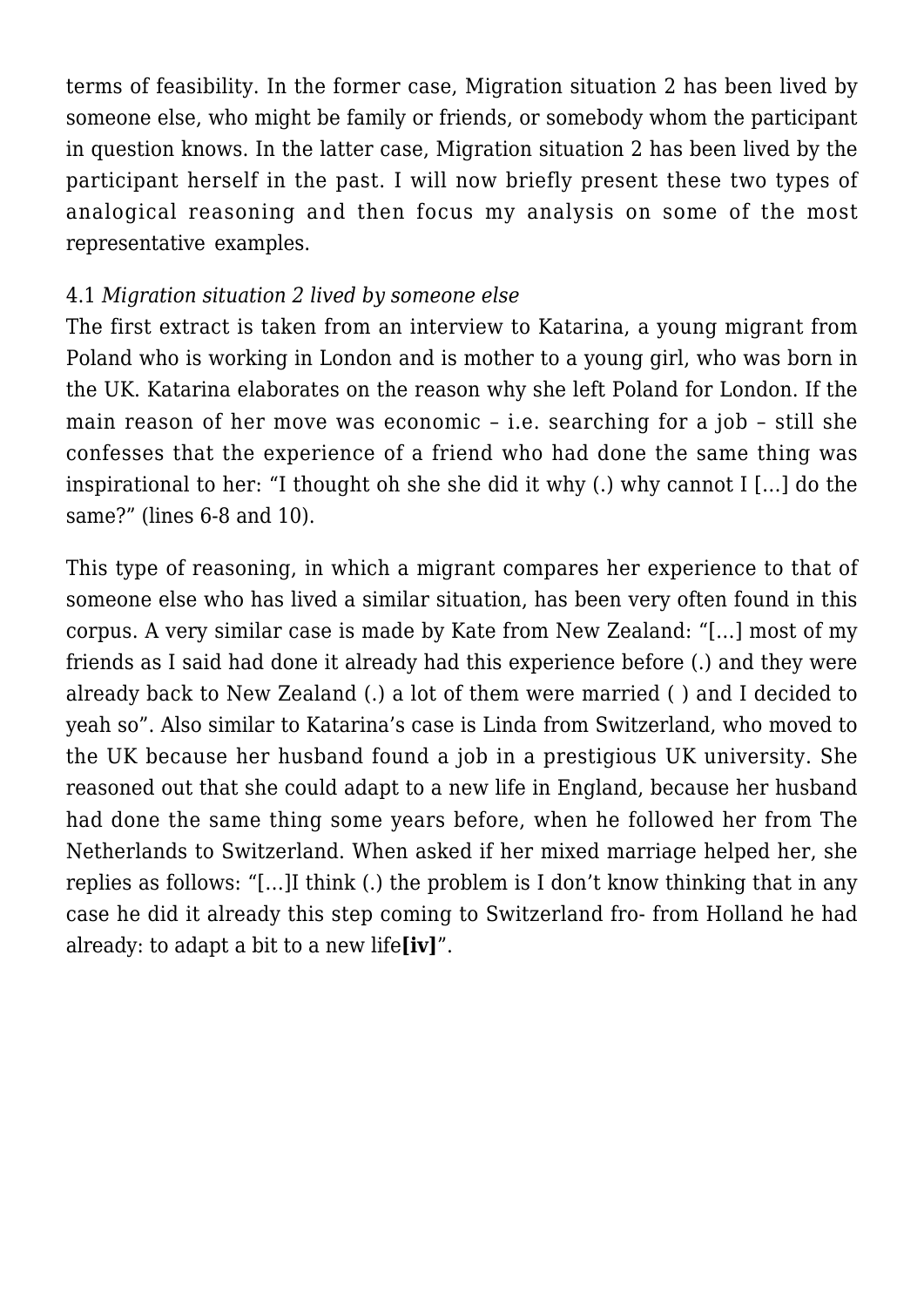

*Figure 1: AMT representation of Katarina's argument*

The AMT analysis of Katarina's argumentation from analogy is represented in Figure 1. The locus from analogy, as any locus, does not directly intervene in the inferential configuration of arguments. In other words, loci are not immediate constituents of argument schemes. Rather, they guarantee a principle of support (in terms of Garssen 2001) linking arguments to their standpoint. Loci are the basis on which the procedural component of argument schemes is founded (Rigotti and Greco Morasso 2010). In particular, different maxims can be drawn from each locus, each representing an "if…then" inferential connection working as a major premise. In Katarina's argumentation (Figure 1), the relevant maxim is constructed on the basis of the above mentioned proportion between her situation (Migration situation 1) and her friend's past situation (Migration situation 2): "If something has been possible to person x in situation 1, the same thing will be possible to person y in situation 2, which is of the same functional genus of situation 1". Other maxims are also possible for the locus from analogy, as for example "If two entities are analogous, they need to be judged analogously", which counts as analogy based on a rule of justice, i.e. analogy combined with the principle of consistency (Garssen 2009: 136).

A maxim, together with a minor premise, activates a syllogistic procedure which allows drawing a Final conclusion. Such conclusion coincides with the standpoint to be defended, namely "I can move to the UK for good" (hence the name "final conclusion"), as argument schemes by definition count as inferential moves backing up standpoints in argumentation.

Yet, as it clearly appears if looking as Figure 1, while maxims are abstract inferential rules, which might be valid in different contexts, minor premises need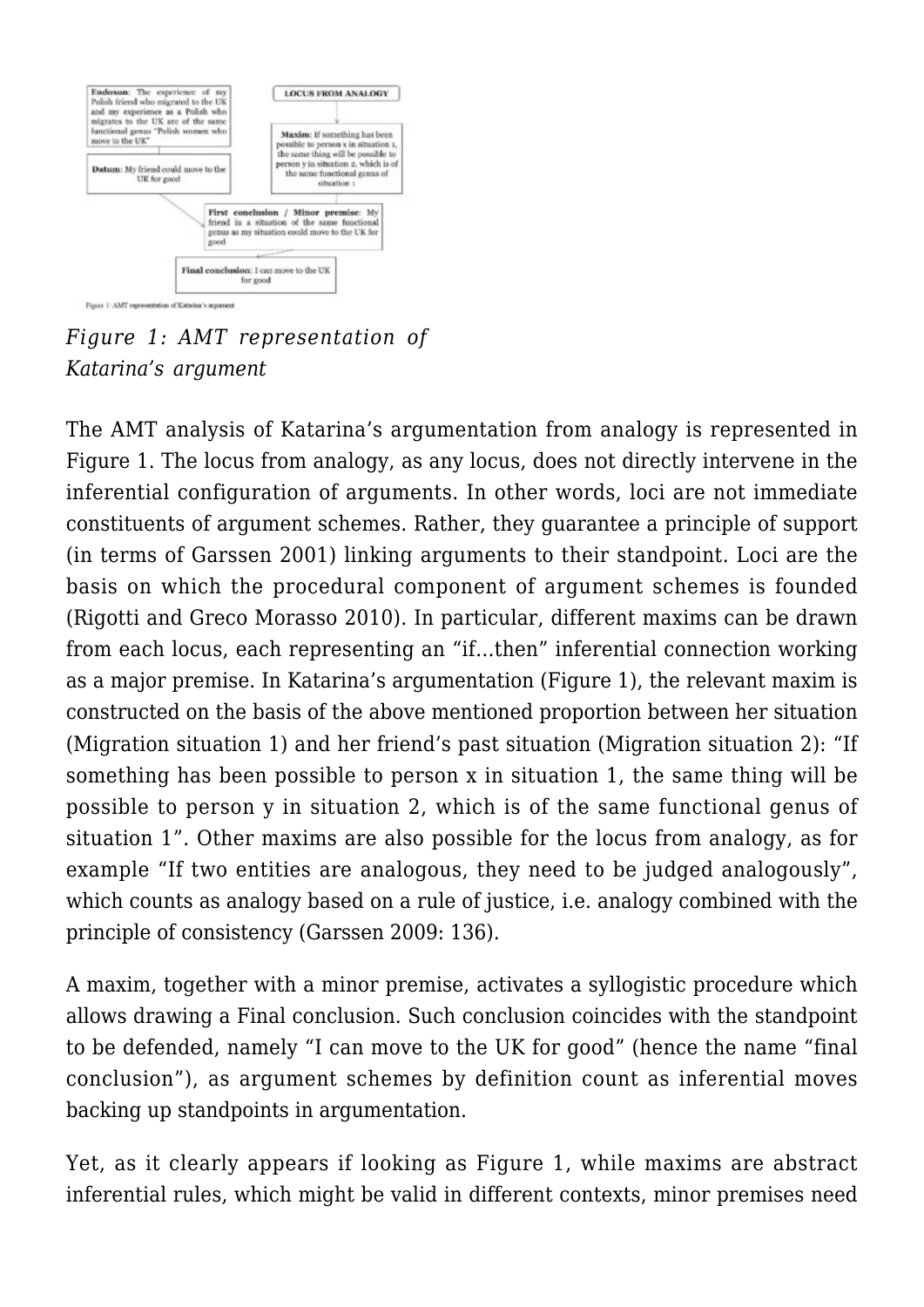to derive their validity from some further backing because they are never justified in themselves. In this case, the minor premise "My friend in a situation of the same functional genus as my situation could move to the UK for good" needs to be confirmed in reality. Drawing on this consideration, the AMT model highlights that there is also a *material component* in each and every argument scheme (Rigotti and Greco Morasso 2010), which is represented on the left side of the quasi-y inferential configuration in Figure 1. The material component is constituted by another syllogistic reasoning. The major premise in the material component is constituted by an *endoxon*, an Aristotelian term indicating an opinion that is accepted by the relevant audience, namely the interlocutors who are jointly participating in the argumentative discussion in question. Endoxa are general propositions concerning knowledge or values, and their validity is situated in a particular conversational context. In Katarina's argument, for example, the endoxon is "The experience of my Polish friend who migrated to the UK and my experience as a Polish who migrates to the UK are of the same functional genus "Polish women who move to the UK". The functional genus is constructed within the endoxon, thereby postulaitng comparability between Katarina's situation and her friend's. A minor premise of factual nature (datum) is then associated to the endoxon; this minor premise ("My friend could move to the UK for good") acknowledges that her friend had a positive experience when migrating to the UK, which is implicitly conveyed by the term "inspiration" used to describe her. Endoxon and datum, if combined, bring to the conclusion that "My friend in a situation of the same functional genus as my situation could move to the UK for good", which explains the intertwining between material and procedural components in argumentation. The connection between the procedural and material components also provides the required contextual backing to the procedural component.

Note that in this case, as in the cases of Kate and Linda mentioned above, the standpoint is not immediately pragmatic; it is rather an *evaluation of feasibility* of migration to the UK. In other words, Katarina did not leave Poland because her friend had; she left Poland in search of a job and of a new opportunity for her life. Her friend having already made a similar experience was inspirational in the sense that Katarina knew that this migration project was realistic and (possibly) satisfying. Evaluating if something is possible is a form of knowledge-oriented argumentation, yet subservient to a pragmatic decision (whether to leave or not).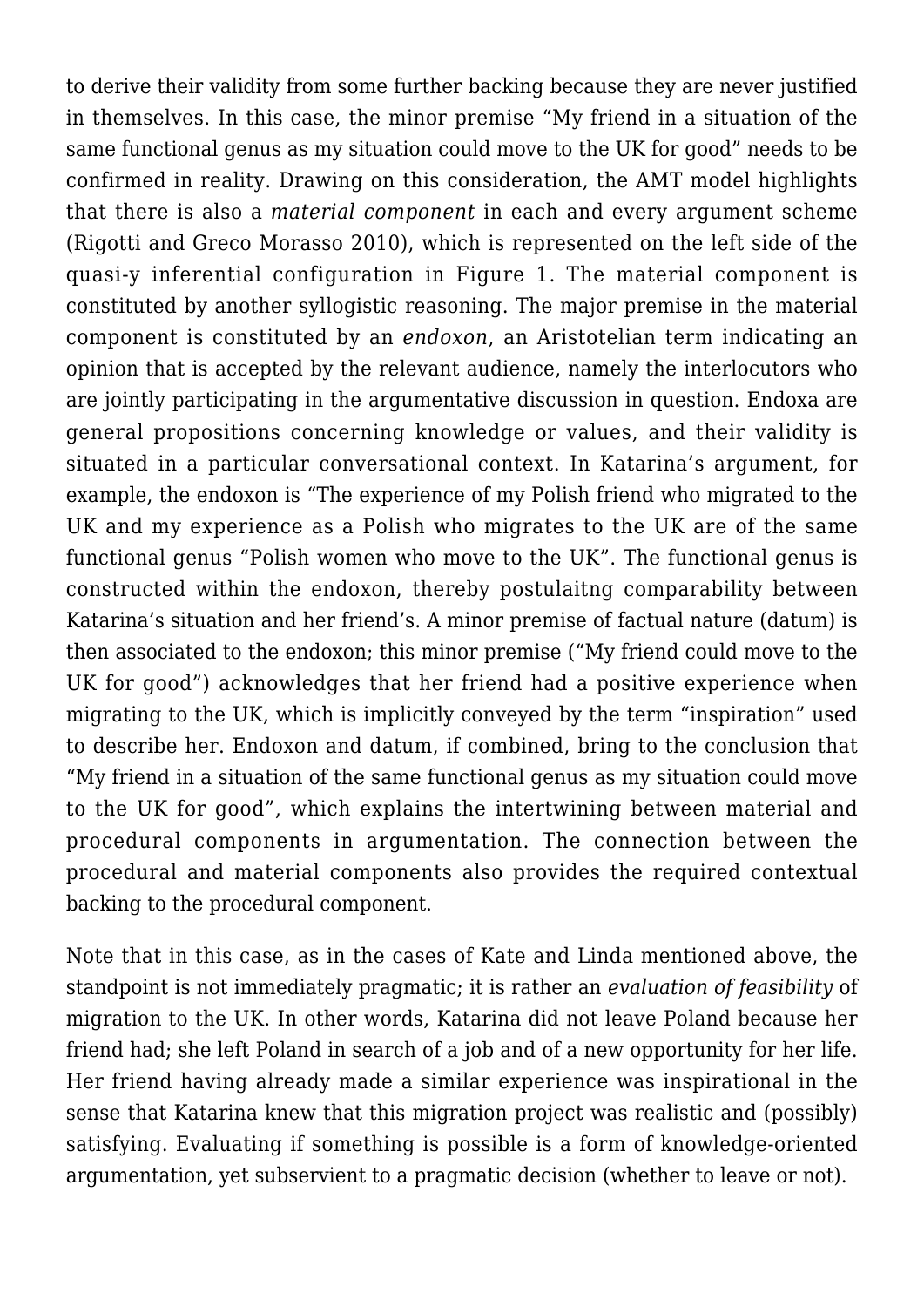# 4.2 *Migration situation 2 lived by the migrant herself*

In the second type of analogical reasoning found in my corpus, Migration situation 2 is lived by the migrant herself in the past. This happens because some of the participants had experience of living abroad before their move to the UK. In these cases, it can still be said that analogy is built on the comparison between possible worlds, because present and past are compared, as well as different destinations. Extract 2 reports a passage of the interview to Linda from Switzerland, already mentioned in section 4.1. After discussing her husband's experience as a Dutch migrant to Switzerland (see above), she moves to build another analogy relative to her personal experience.

#### *Excerpt 2*

## Linda

11 […] (.) and in any case the experience being from Ticino is a bit 12 different because even if you stay in your country (.) eh going to the 13 French or the German parts of Switzerland was a cultural change in any 14 case: another language other traditions respectively influenced by 15 France or Germany ehm (.) I don't know I found it in any case almost 16 like going abroad even if you stay in your country (.) stamps are the 17 same your bank is the same but (.) language and cultures are different 18 (.) and (.) () it's fairly peculiar you know  $=$ 

Linda considers her present move from Switzerland to the UK as substantially similar to the move she made when leaving the Ticino Canton, where she comes from, to settle in a city in the German part of Switzerland. Interestingly, she draws such analogy even though reflecting on all possible differences that can be found between international migration and migration from one to the other linguistic areas in Switzerland. She argues that, while "stamps are the same your bank is the same" (lines 16-17), i.e. the institutional framework does not change, languages and cultures are different (lines 14 and 17) because of the traditions respectively influenced by France (in the French speaking cantons) or Germany (in the German speaking cantons, see lines 14-15). This represents a metareflection on comparability, which has been often found in the interviews where analogy is built on the basis of a participant's previous experience. A similar case has been found, for example, in the interview to Lucy from St. Lucia, who compares the time when she left for the UK to a previous moment in which she left St. Lucia in order to attend university in Jamaica. She says that her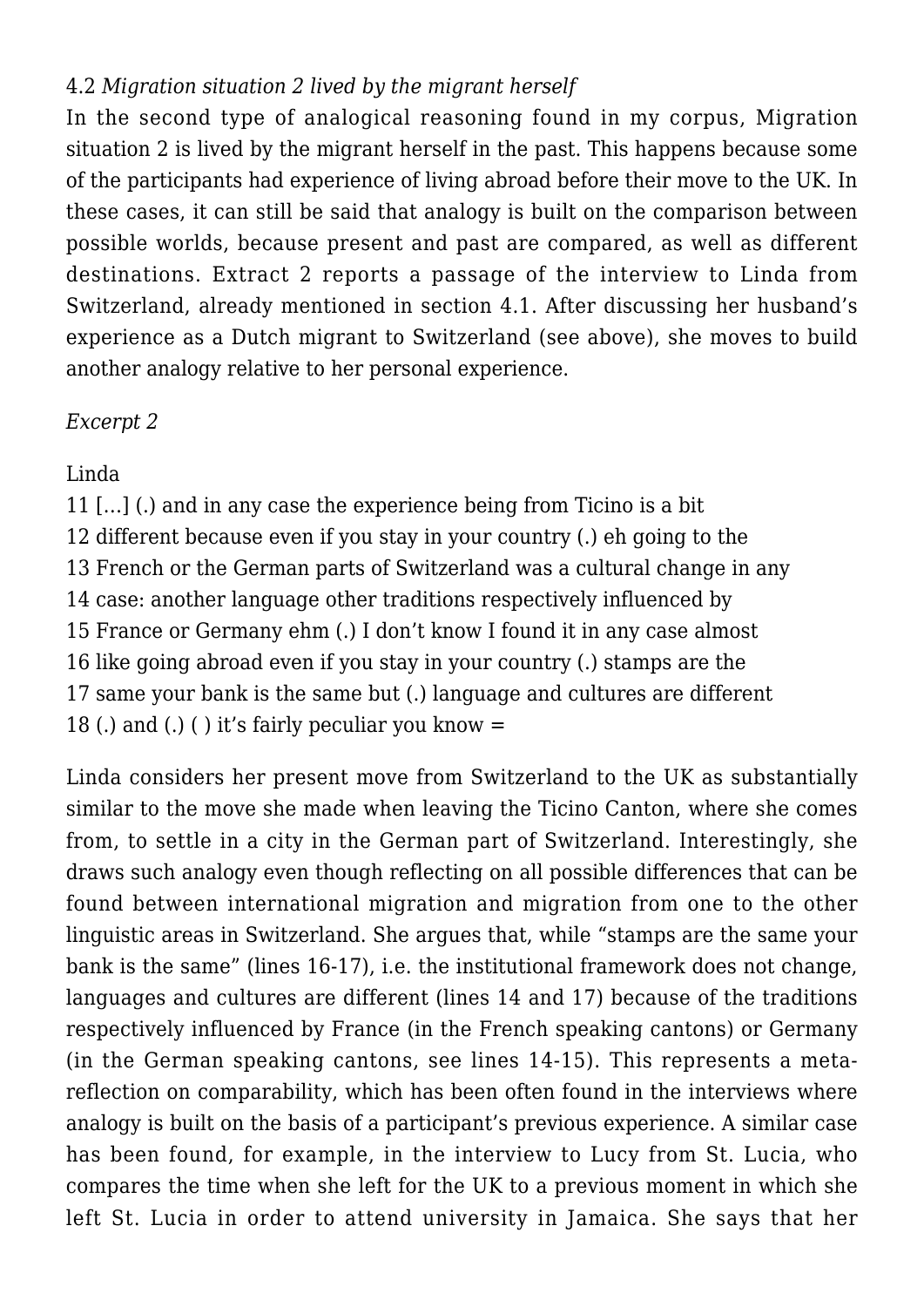experience in Jamaica had toughened her up and this made it easier to leave for the UK later. Lucy also argues that Jamaica and the UK are comparable, despite all obvious differences, because of the similar financial conditions needed to live in these two countries: "I mean in some ways it's [Jamaica is] like England because (.) you need quite a lot of money for you to be comfortable there".



Figure 2: AMT representation of Linda's argument (adapted from Greco Morasso 2013).

*Figure 2: AMT representation of Linda's argument (adapted from Greco Morasso 2013)*

Both in the case of Linda and in that of Lucy, meta-argumentation is advanced because the attribution of a functional genus is not taken for granted. As a matter of fact, a functional genus is pragmatic and it is not necessarily accepted as it is; an example of this is discussed in Xenitidou and Greco Morasso (2014), who analyse a focus group of Greek residents discussing the effects of immigration to their home country. Within this multi-party discussion, an analogy between Greek immigrants to Germany, on the one hand, and Eastern European immigrants to Greece, on the other hand, is drawn, then refuted, then drawn again. If these examples are considered from the viewpoint of the Argumentum Model of Topics, it clearly appears that it is the endoxon to be discussed, because the endoxon is where the functional genus is constructed as something that can be taken for granted. This appears in Figure 1 as well as in Figure 2, where the AMT representation of Linda's argument is proposed.

#### 5. *Discussion*

In all cases considered, argumentation from analogy is used to support knowledge-oriented argumentation aimed at the evaluation of the feasibility and/or reasonableness of a migration project. This amounts to typically knowledge-oriented standpoints. Such knowledge-oriented standpoints, however,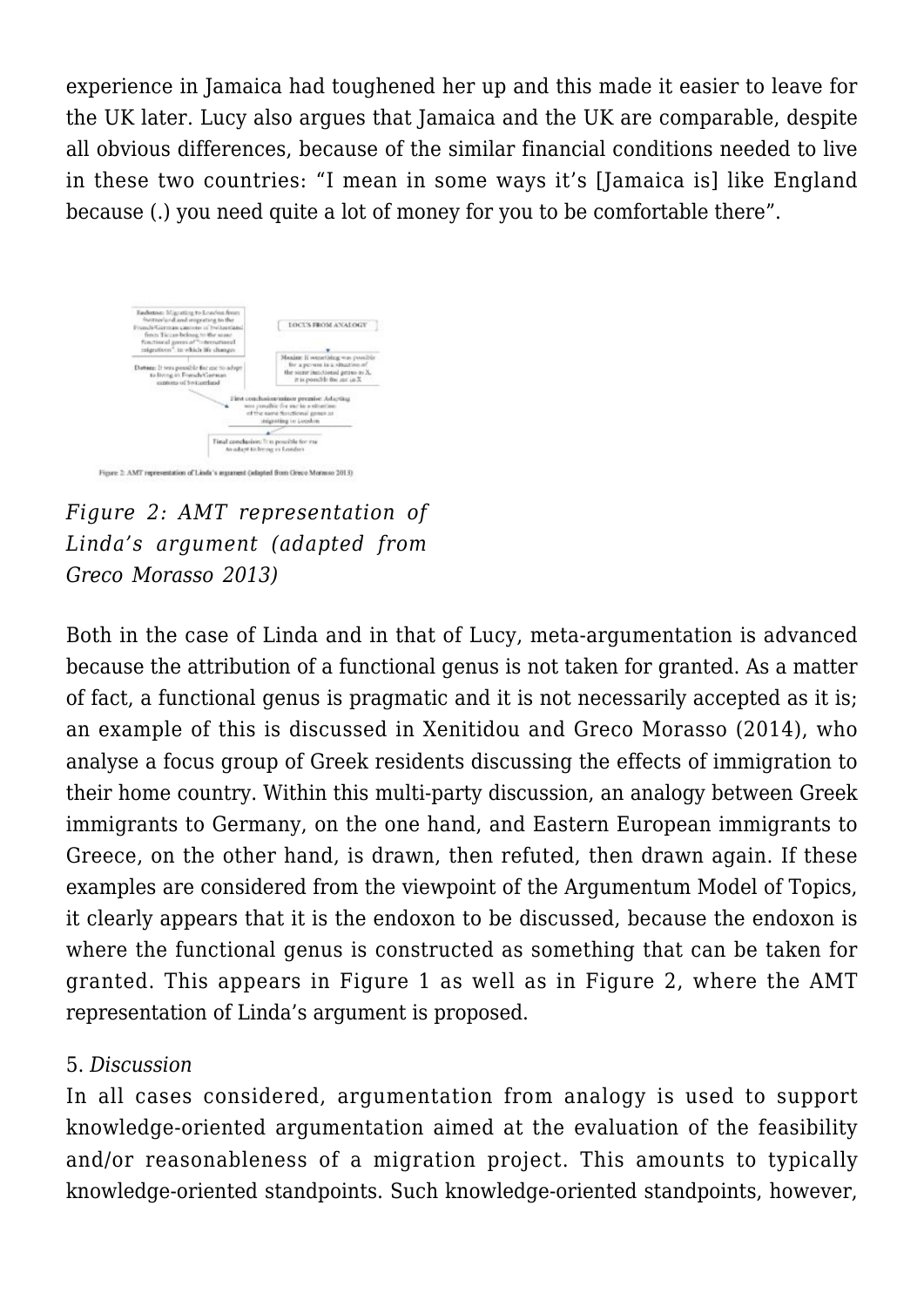are always subservient to justify a pragmatic standpoint concerning a migration decision, normally justified a posteriori (after or during a transition process). In all cases, the decision to migrate has been necessarily made under conditions of uncertainty, because migrants cannot but imagine what they are going to live in the "new world", but they cannot anticipate their experience.

Now, argumentation from analogy never represents the main reason why they leave their home country. Intuitively, one would not leave his or her home country just because someone else has left. There must be some other profound reason why a person is thinking to leave in the first place. From an argumentative viewpoint, ultimate reasons to migrate are likely to be supported by means-end argumentation (locus from final cause), based on a series of goals ranging from economic reasons, to a desire to improve one's conditions of life, to a marriage, and so on (see Greco, submitted). Argumentation from analogy comes into play when participants ask themselves whether a given decision will actually be feasible for them. Analogy, thus, works as a side-argument, seemingly answering the question: is it reasonable for me to think that I will make it? Will I cope with this?

What said is important for a global evaluation of this type of argumentation. If it is true that the maxim "If something was possible for a person in a migration situation of the same functional genus as mine, then it is possible for me" is weak under some respect, because things can always change, and the comparability between the two migration situations could be questioned, it is true that migrants may lack other ways to study the feasibility of their project. As it happens with examples, analogies of this kind are valid as far as they show *how things could be,* of course without cogently proving what will happen in the future, which would be impossible.

#### 6. *Conclusion*

In this paper I have analysed argumentation from analogy in migrants' decision processes. I have shown that the locus from analogy is often used in order to support a knowledge-oriented standpoint, concerning the feasibility and reasonableness of a migration project. In the cases observed, this type of knowledge-oriented argumentation is generally subservient to pragmatic argumentation, more specifically concerning whether to migrate or not. This recurrent combination of means-end argumentation (locus from final cause) and locus from analogy in the specific context of migrants' individual decisions brings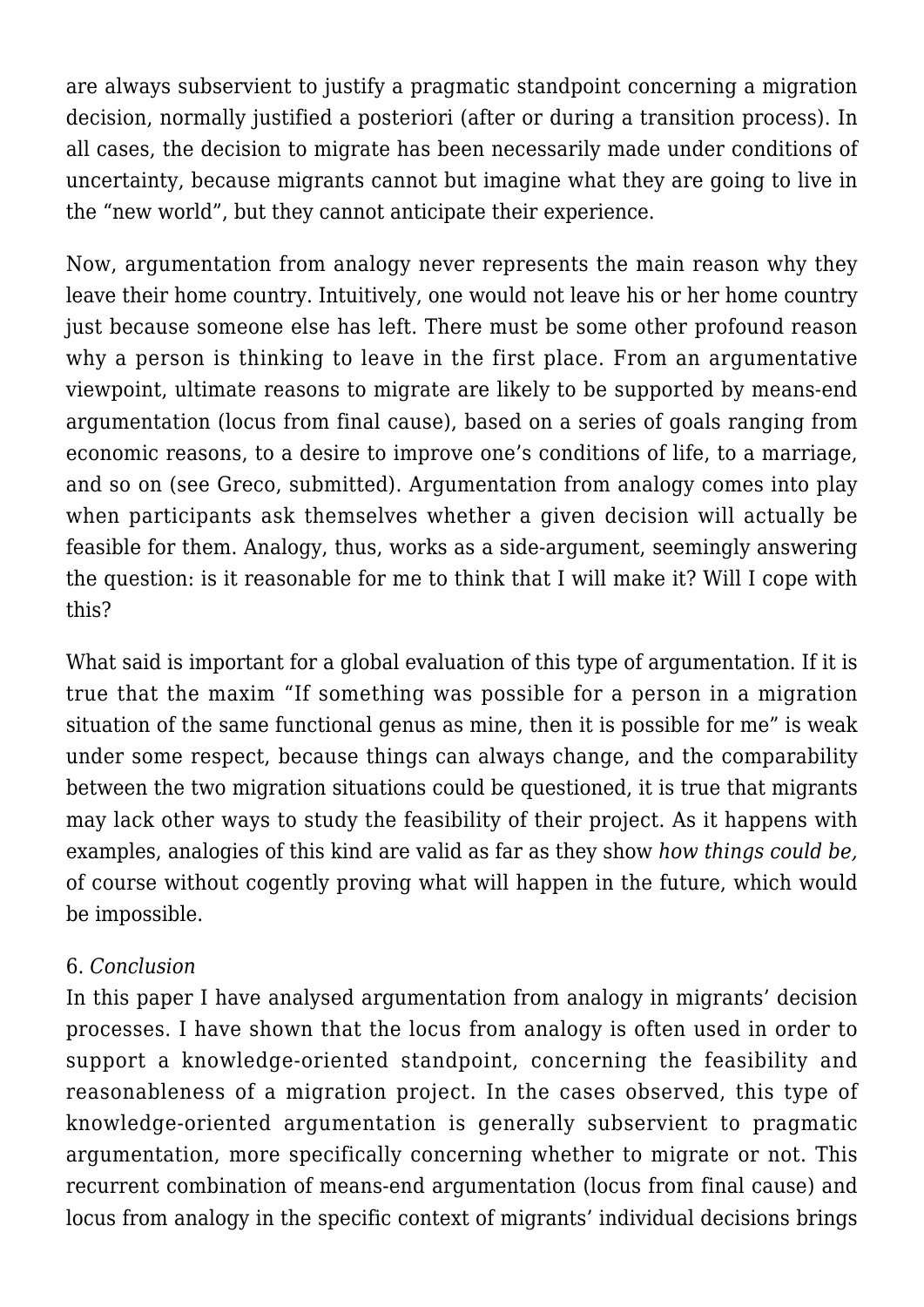us close to the notion of *argumentative pattern*, introduced by van Eemeren and Garssen (2014) as a characterization of institutionalised argumentative discourse. In the cases discussed in this paper, however, institutional constraints are limited, while it could be hypothesized that the pattern observed is linked to the type of decision which migrants need to make. The possibility to interpret the observed regularity as an argumentative pattern characterizing migration projects, however, is in need for further exploration at the theoretical level.

| Sign                | Explanation                                                                      |
|---------------------|----------------------------------------------------------------------------------|
| Bic                 | Lengthening of preceding vowel is indicated by colom-                            |
| $A$ : nd            | Longer lengthening of preceding vowel                                            |
| $\langle . \rangle$ | Pause of one second or less                                                      |
| (3)                 | Pause of more than one second (the duration in seconds is indicated).            |
|                     | Rising intonation (questions)                                                    |
|                     | Slightly rising intonation (suspension)                                          |
|                     | Falling internation (exclamations)                                               |
| <b>YOU SHOULD</b>   | Majorcules indicate emphasis                                                     |
| ilooking at Ty      | Relevant non-verbal elements and actions are indicated in italic inter brackets. |
|                     | <b>Onstad from managripties</b>                                                  |
| $\mathbf{r}$        | Instalible/incomprehensible                                                      |

*Table 1: Transcription symbols*

Another theoretical aspect which could be developed as a follow-up of this paper concerns the relation between argumentation from analogy and *framing.* The connection between framing and argumentation has been explored in previous works (Greco Morasso 2009, van Eemeren 2010, Greco Morasso 2012, Bigi & Greco Morasso 2012). In the specific case of analogy, the construction of a functional genus, which is by definition a pragmatic move, could be interpreted as a process of framing in the context of an arguer's strategic manoeuvring.

## *Acknowledgements*

I am grateful to the Swiss National Science Foundation for the fellowship PBTI1-133595 which funded the project "Migrants in transition: an argumentative perspective". The data used in this paper are taken from this project.

# NOTES

**i.** Greco (submitted) analyses migrants' pragmatic argumentation in inner dialogue, while Perrin & Zampa (submitted) approach this topic in a fairly different context, as they describe journalists' inner argumentative reflections while making decisions about their newspapers' articles.

**ii.** In this case, we are on the boundary between argumentation and explanation of a physical fact.

iii. The project was funded by the Swiss National Science Foundation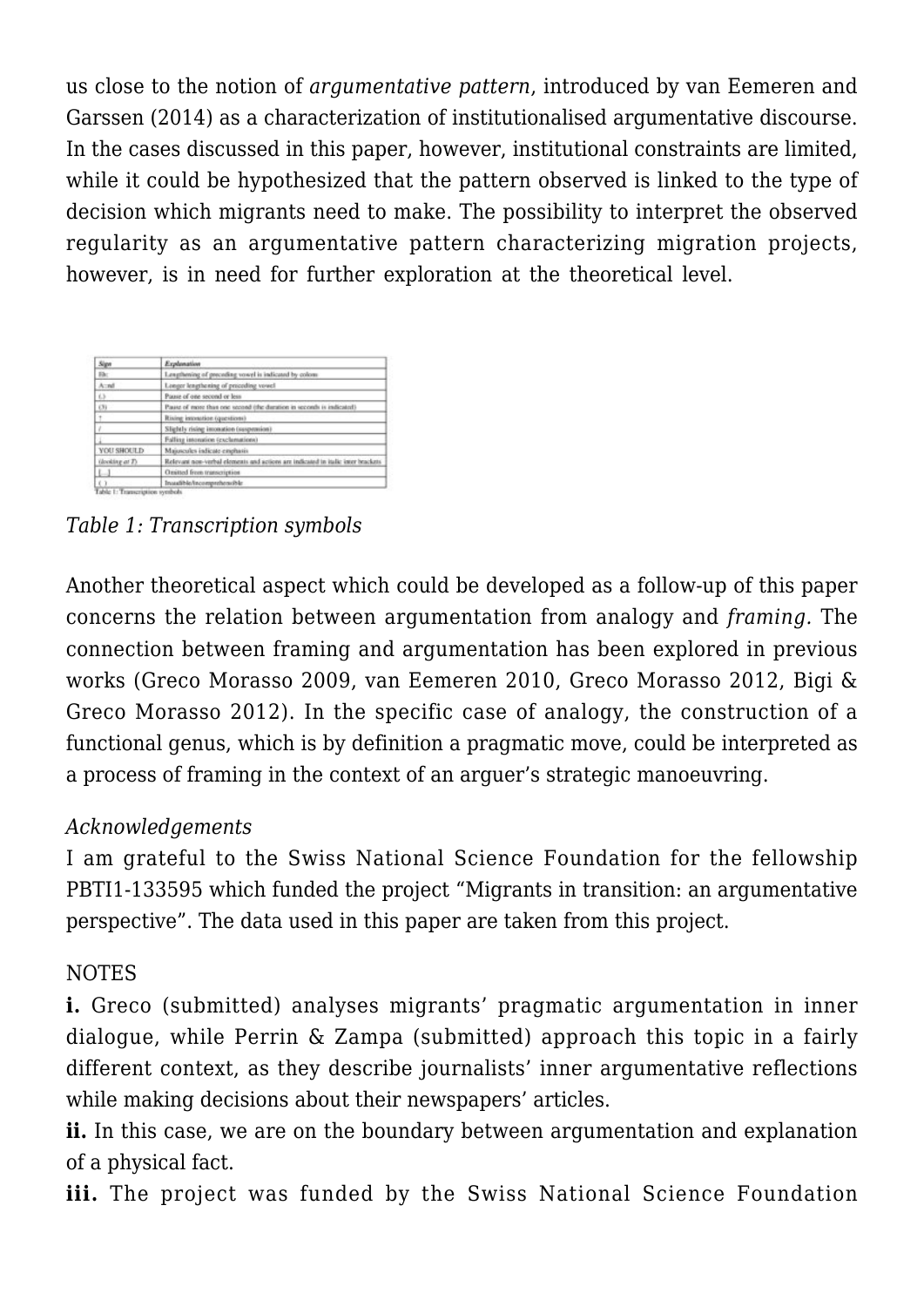(PBTIP1-133595). Research was based at University College London (2010-2011) and at the University of Surrey, UK (2011-2012). See https://sites.google.com/site/migrantsandmothers

**iv.** In the case of Linda, the interview was in Italian and has been translated into English. For an AMT analysis of this argument, see Greco Morasso (2013).

## *References*

Bigi, S., & Greco Morasso, S. (2012). Keywords, frames and the reconstruction of material starting points in argumentation. *Journal of Pragmatics* 44(10), 1135–1149.

Billig, M. (1996, 2nd edition). *Arguing and thinking: A rhetorical approach to social psychology*. Cambridge: Cambridge University Press.

Castles, S., & Miller, M. J. (2009). *The age of migration. International population movements in the modern world* (4th ed.). New York: Palgrave McMillan.

Dascal, M. (2005). Debating with myself and debating with others. In P. Barrotta and M. Dascal (Eds.), *Controversies and subjectivity* (pp. 33-73). Amsterdam/Philadelphia: John Benjamins.

Eade, J. (2007). Class and Ethnicity: Polish Migrant Workers in London: Full Research Report. *ESRC End of Award Report, RES*-000-22-1294. Swindon: ESRC.

Van Eemeren, F. H. (2010). *Strategic maneuvering in argumentative discourse.* Amsterdam/Philadelphia: John Benjamins.

Van Eemeren, F. H., & Garssen, B. (2014). Argumentative patterns in discourse. In D. Mohammed & M. Lewiński (Eds.), *Virtues of argumentation. Proceedings of the 10th international OSSA conference*, 22-26 May 2013 (pp. 1-15). Windsor, ON: OSSA.

Finch, T., et al. (2009). *Shall we stay or shall we go? Re-migration trends among Britain's immigrants*. London: Institute for Public Policy Research.

Garssen, B. (2001). Argument schemes. In F. H. van Eemeren (Ed.), *Crucial Concepts in Argumentation Theory* (pp. 81-99). Amsterdam: Sic-Sat.

Garssen, B. (2009). Comparing the incomparable: Figurative analogies in a dialectical testing procedure. In F. H. van Eemeren & B. Garssen (Eds.), *Pondering on problems of argumentation: Twenty essays on theoretical issues* (pp.). New York: Springer.

Greco Morasso, S. (2011). *Argumentation in dispute mediation: A reasonable way to handle conflict*. Amsterdam/Philadelphia: John Benjamins.

Greco Morasso, S. (2012). Contextual frames and their argumentative implications: a case-study in media argumentation. *Discourse Studies 1*4(2),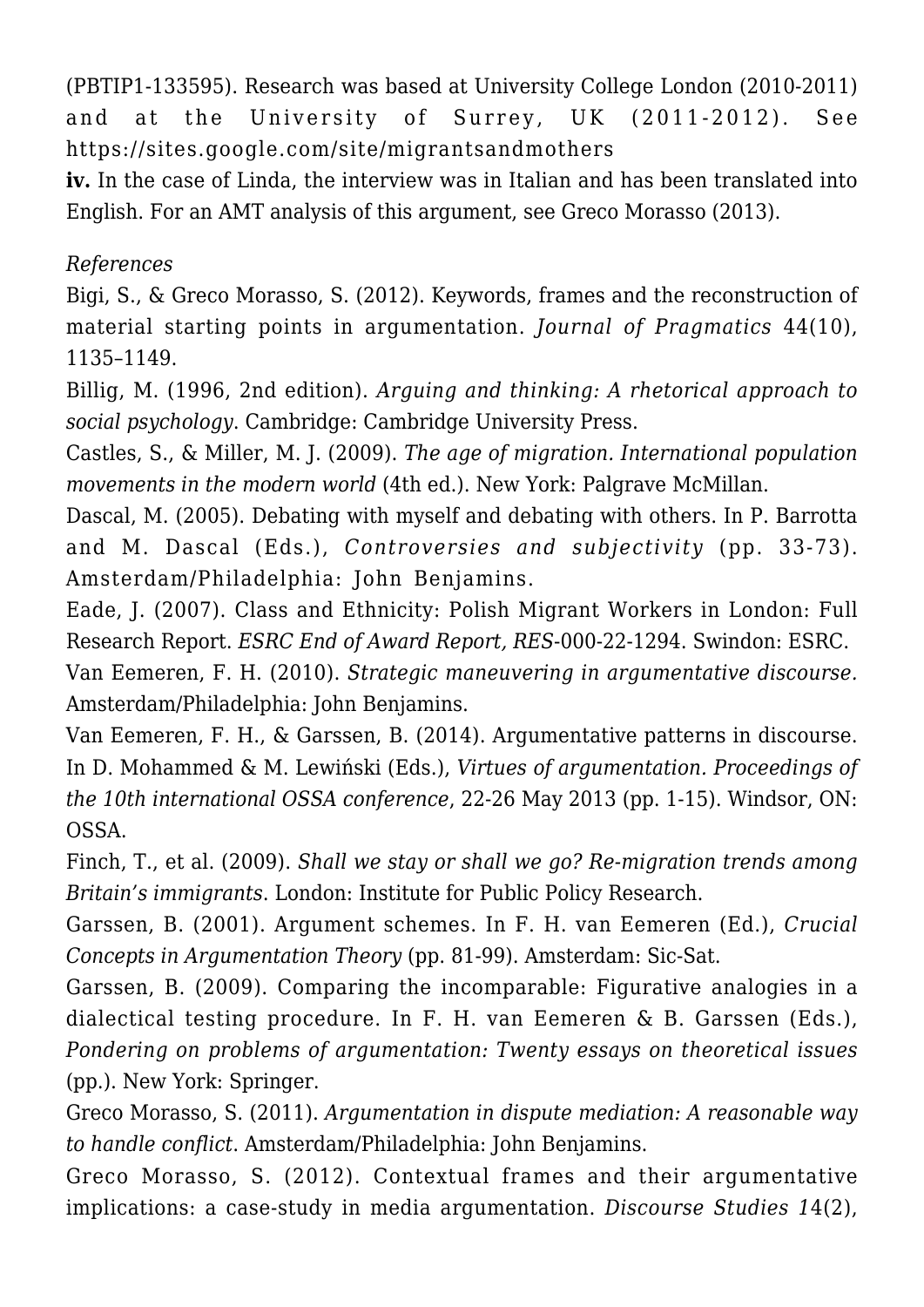197-216.

Greco Morasso, S. (2013). Multivoiced decisions. A study of migrants' inner dialogue and its connection to social argumentation. *Pragmatics & Cognition,* 21(1), 55–80.

Greco, S. (Submitted). Shall I stay or shall I go? Pragmatic argumentation in migrants' inner decision-making processes. In F.H. van Eemeren, E. Rigotti, A. Rocci, J. Sàágua & D. Walton (Eds.), *Practical argumentation*. New York: Springer.

Juthe, A. (2005). Argument by analogy*. Argumentation*, 19(1), 1-27.

Kadianaki, I. (2010). Negotiating immigration through symbolic resources: The case of immigrants living in Greece. Unpublished Phd dissertation, University of Cambridge.

Lutz, N. (2013). Analyse psychosociale de la transition pays d'origine – pays d'accueil. Le cas d'adultes migrants à Neuchâtel. *Dossiers de psychologie et éducation de l'Université de Neuchâtel*, N. 71.

Macagno, F. (2014). Analogy and Redefinition. In H. J. Ribeiro (Ed.), *Systematic Approaches to Argument by Analogy* (pp. 73-89). New York: Springer.

Palmieri, R. (2014). *Corporate argumentation in takeover bids.* Amsterdam/Philadelphia: John Benjamins.

Perelman, C., & Olbrechts-Tyteca, L. (1958). *La nouvelle rhétorique: Traité de l'argumentation*. Paris: PUF.

Perrin, D., & Zampa, M. (Submitted). Arguing with Oneself: the Writing Process as an Argumentative Soliloquy. In C. Andone & A. Rocci (Eds.), *Argumentation in Journalism. Special issue of Journal of Argumentation in Context.*

Rigotti, E. (2014). Arguments from analogy. A concise overview of paradigmatic loci. *Paper presented at the 8th ISSA conference on argumentation,* Amsterdam, July 1st-4th, 2014.

Sigad, L.I. & Eisikovits, R.A. (2009). Migration, motherhood, marriage: Crosscultural adaptation of North American immigrant mothers in Israel. *International Migration* 47(1), 63–99.

Tummala-Narra, P. (2004). Mothering in a foreign land. *The American Journal of Psychoanalysis* 64(2), 167–182.

Xenitidou, M., & Greco Morasso, S. (2014). Parental discourse and identity management in the talk of indigenous and migrant speakers. *Discourse & Society* 25(1), 100–121.

Zittoun, T. (2009). Dynamics of life-course transitions – a methodological reflection. In J. Valsiner et al. (Eds.), *Dynamic Process Methodology in the Social*